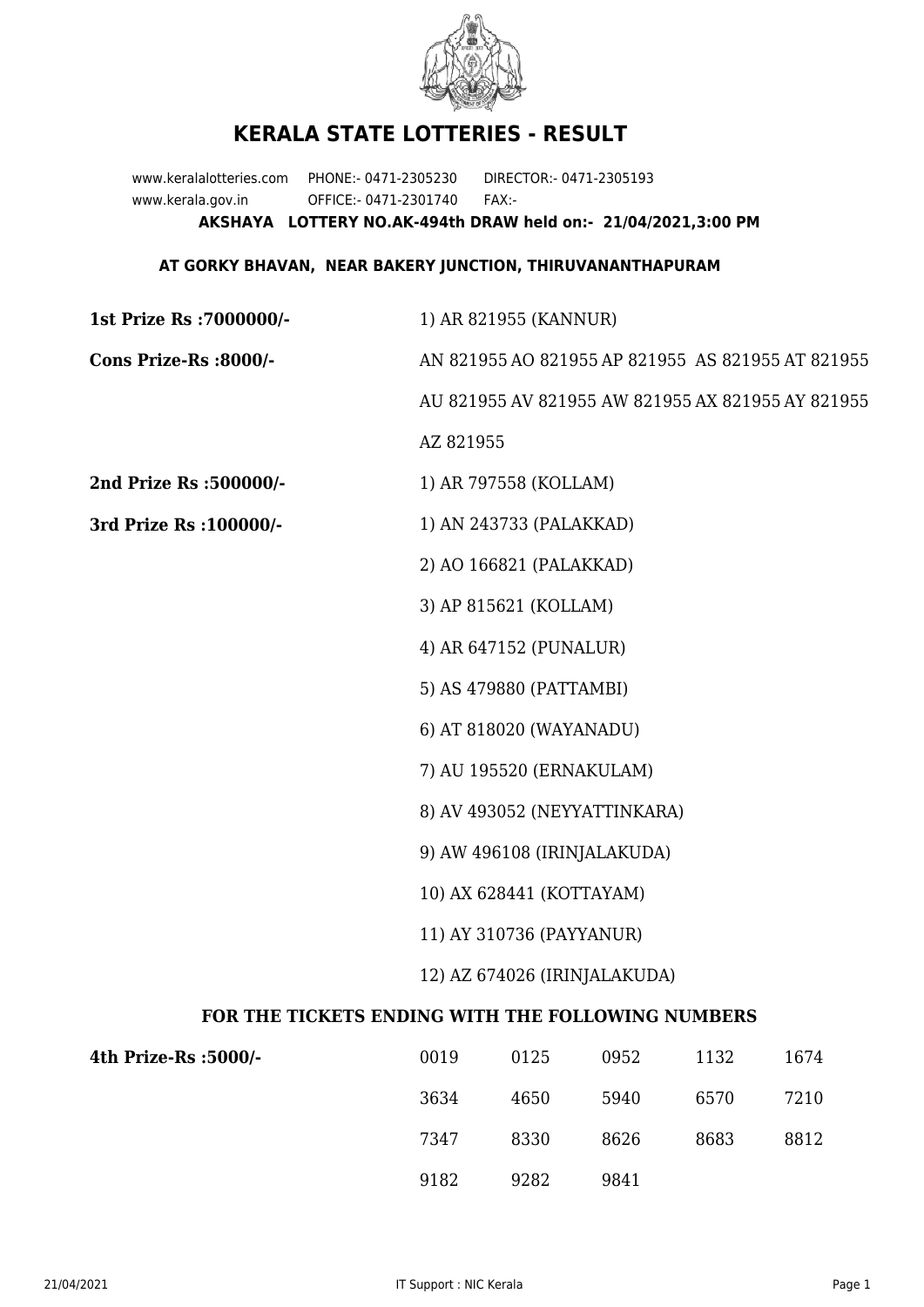| 5th Prize-Rs : 2000/- | 3616 | 4224 | 4997 | 5214 | 5385 |
|-----------------------|------|------|------|------|------|
|                       | 8727 | 9976 |      |      |      |
| 6th Prize-Rs : 1000/- | 0194 | 0301 | 0635 | 0870 | 0891 |
|                       | 0931 | 1055 | 1467 | 1512 | 1694 |
|                       | 2211 | 2439 | 2913 | 2985 | 3890 |
|                       | 4151 | 4754 | 5987 | 6033 | 7242 |
|                       | 7411 | 7960 | 8352 | 8747 | 9683 |
|                       | 9847 |      |      |      |      |
| 7th Prize-Rs : 500/-  | 0042 | 0179 | 0215 | 0219 | 0405 |
|                       | 0472 | 0846 | 0848 | 1044 | 1149 |
|                       | 1283 | 1385 | 1502 | 1510 | 1525 |
|                       | 1681 | 1971 | 2274 | 2414 | 2563 |
|                       | 2672 | 2790 | 2793 | 2916 | 2917 |
|                       | 3274 | 3424 | 3443 | 3825 | 4085 |
|                       | 4219 | 4403 | 4468 | 4571 | 4945 |
|                       | 5364 | 5425 | 5788 | 6095 | 6141 |
|                       | 6208 | 6219 | 6313 | 6409 | 6543 |
|                       | 6581 | 6592 | 6593 | 6880 | 6911 |
|                       | 6919 | 6949 | 7016 | 7017 | 7351 |
|                       | 7588 | 7696 | 7812 | 8230 | 8376 |
|                       | 8605 | 8750 | 8840 | 8952 | 9134 |
|                       | 9190 | 9194 | 9250 | 9533 | 9553 |
|                       | 9769 | 9944 |      |      |      |
| 8th Prize-Rs : 100/-  | 0049 | 0277 | 0282 | 0285 | 0329 |
|                       | 0572 | 0601 | 0661 | 0703 | 0800 |
|                       | 0949 | 0987 | 0990 | 1076 | 1176 |
|                       | 1244 | 1441 | 1581 | 1600 | 1615 |
|                       | 1635 | 1697 | 1852 | 1854 | 1892 |
|                       | 2016 | 2073 | 2116 | 2193 | 2222 |